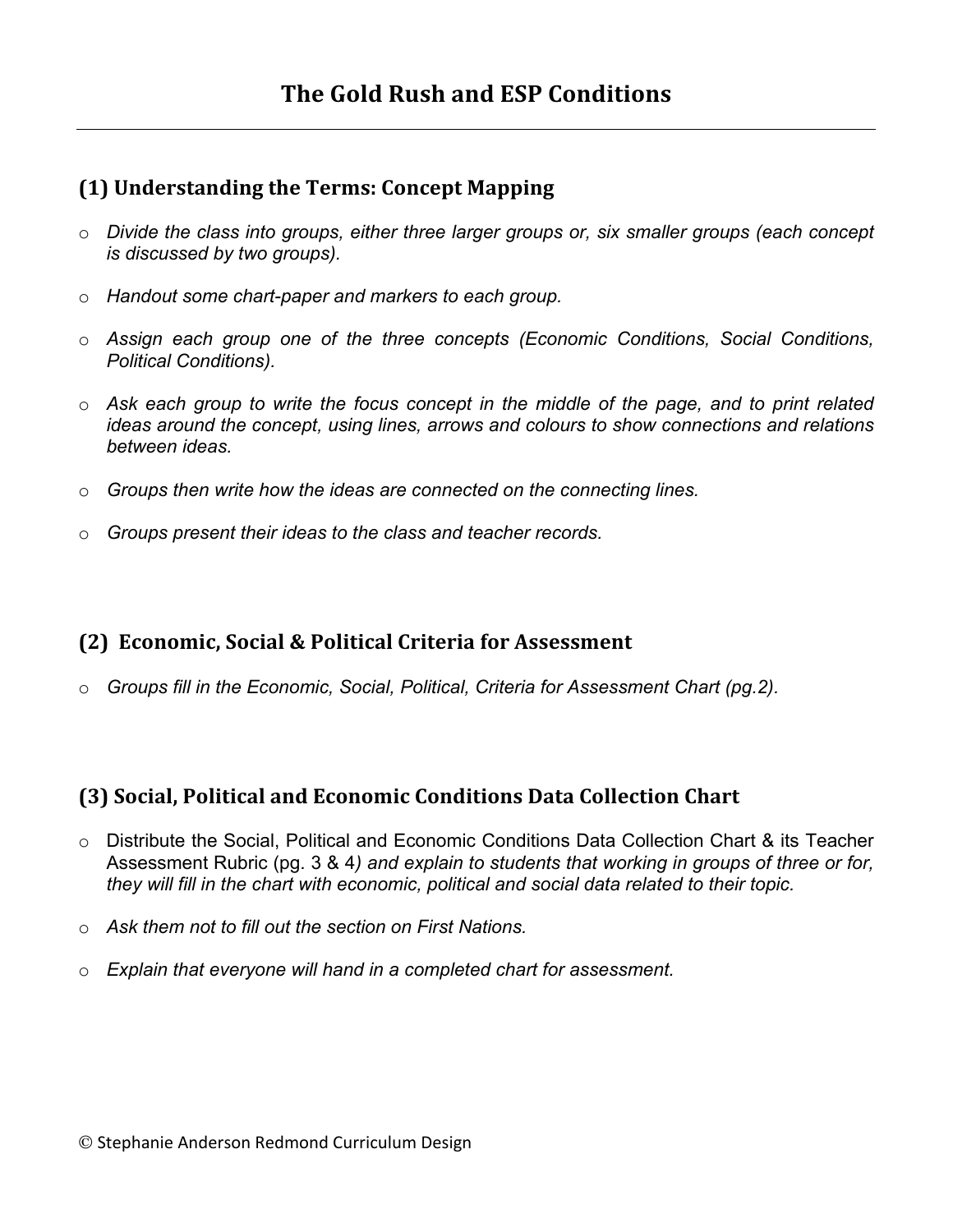## *Economic, Social, Political Criteria for Assessment Chart*

|                         | Economic | <b>Social</b> | <b>Political</b> |
|-------------------------|----------|---------------|------------------|
| CRITERIA FOR ASSESSMENT |          |               |                  |

o

o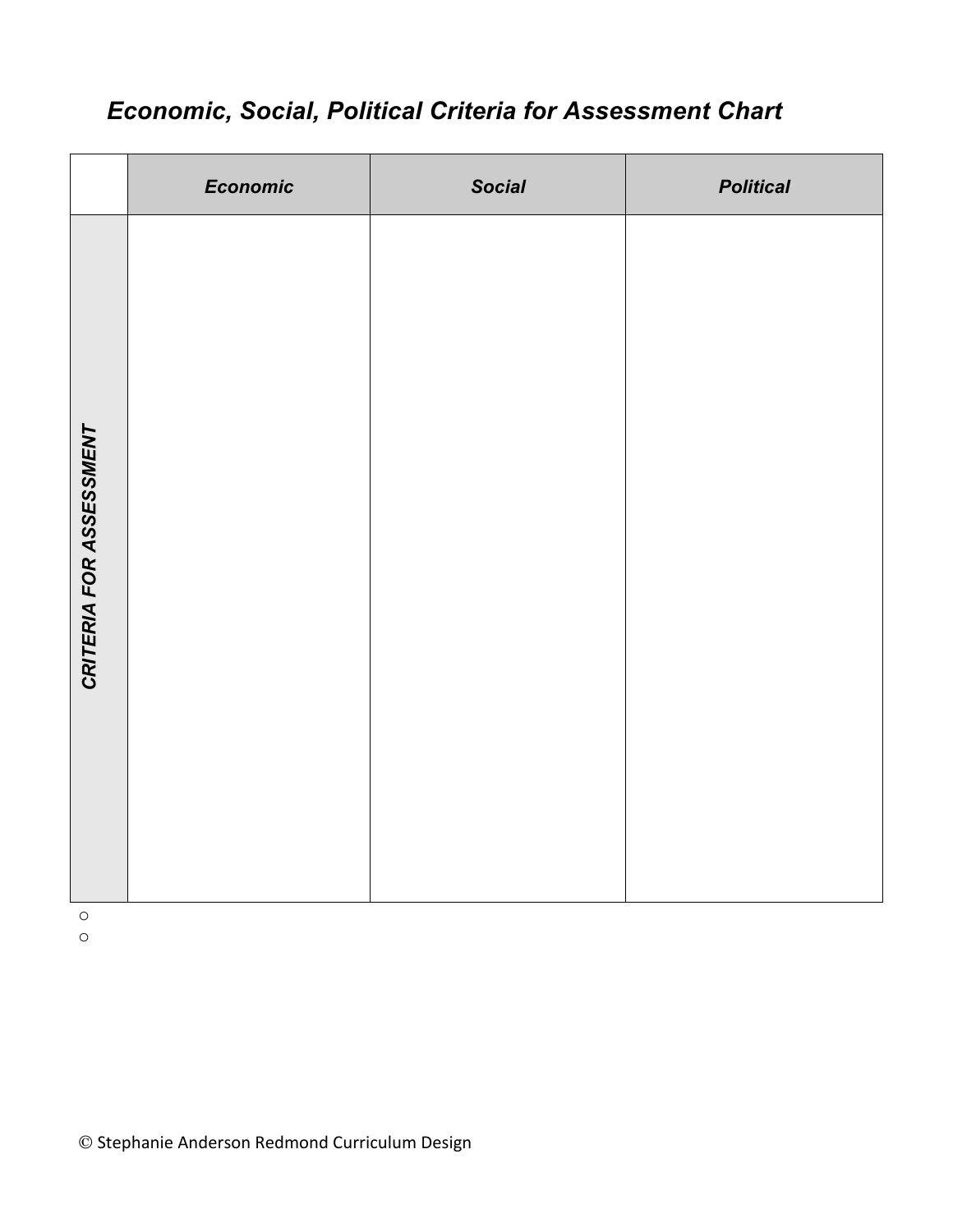# **Economic, Social & Political Data Collection Chart**

|                      | Economic | <b>Social</b> | <b>Political</b> |
|----------------------|----------|---------------|------------------|
| BEFORE THE GOLD RUSH |          |               |                  |
| AFTER THE GOLD RUSH  |          |               |                  |
| FIRST NATIONS        |          |               |                  |

 $©$  Stephanie Anderson Redmond Curriculum Design